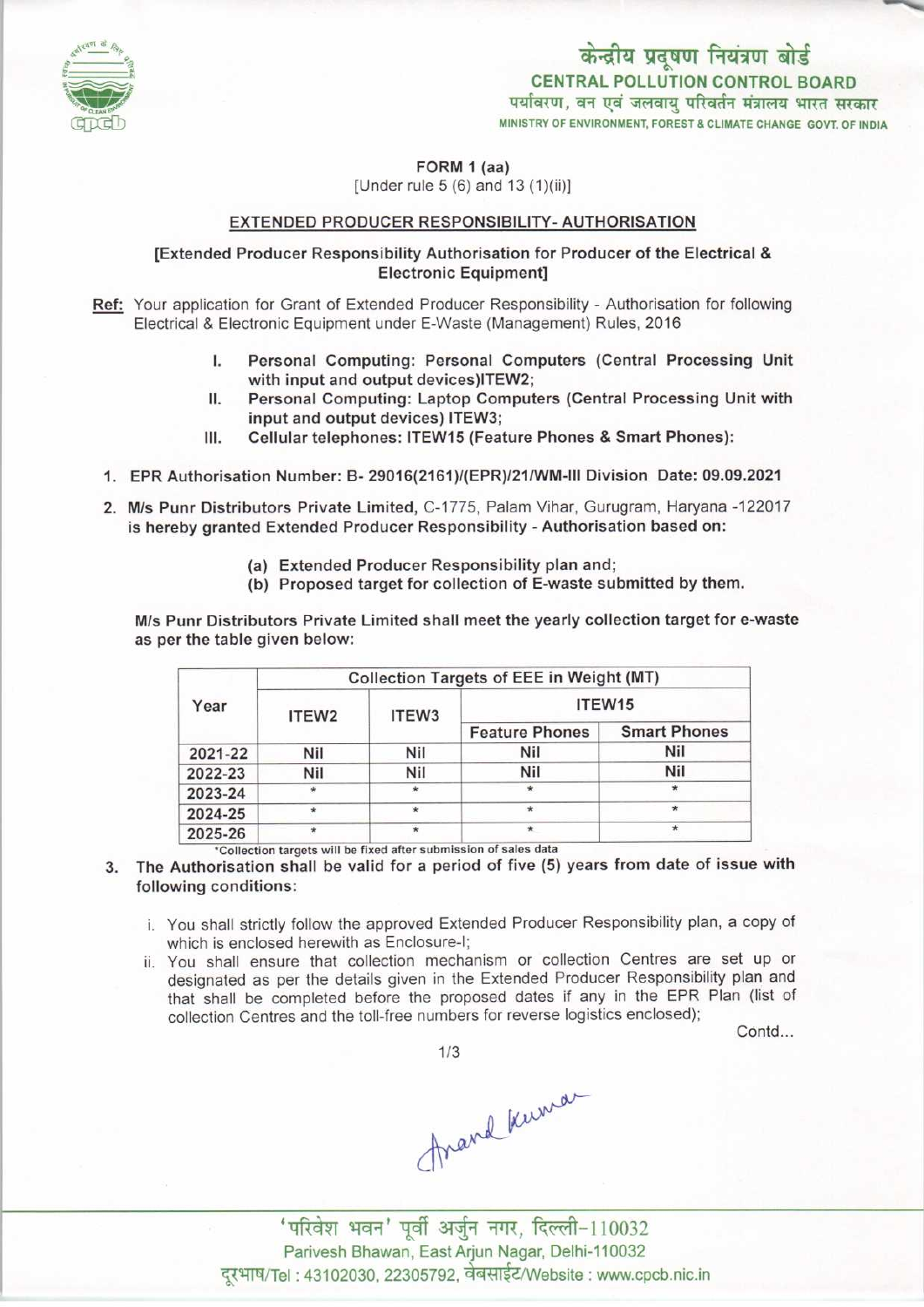

From pre page...

- iii. You shall ensure that all the collected e-waste is channelized to your dismantler/recycler M/s Greenzon Recycling Pvt. Ltd R-30, UPSIDC Industrial Area, Sikandrabad, Bulandshahr and record shall be maintained at dismantler/recycler and at your end.
- iv. You shall maintain records, in Form-2 of these Rules, of e-waste and make such records available for scrutiny by Central Pollution Control Board;
- v. You shall file annual returns in Form-3 to the Central Pollution Control Board on or before 30th day of June following the financial year to which that returns relates.

# vi. General Terms & Conditions of the Authorisation:

- a.The authorisation shall comply with provisions of the Environment (Protection) Act, 1986 and the E-waste (Management) Rules,2016 made there under;
- b.The authorisation or its renewal shall be produced for inspection at the request of an officer authorised by the Central Pollution Control Board;
- c.Any change in the approved Extended Producer Responsibility plan should be informed to Central Pollution Control Board within 15 days on which decision shall be communicated by Central Pollution Control Board within sixty days;
- d. It is the duty of the authorised person to take prior permission of the Central Pollution Control Board to close down any collection centre/points or any other facility which are part of the EPR plan;
- e.An application for the renewal of authorisation shall be made aslaid down in subrule (vi) of rule of 13(1) the E- Waste (Management) Rules, 2016;
- f.The Board reserves right to cancel/amend/revoke the authorisation at any time as per the policy of the Board or Government.

## vii. Additional Conditions: -

- a) That the applicant will submit annual sales data along with annual returns;
- b) That the applicant has to ensure that the addresses of collection points provided by them in their EPR Plan are correct and traceable and the collection points/centres are functional;
- c) That the applicant will submit revised application for grant of EPR Authorisation in case of applicant adding/changing PRO or changing its EPR Plan;

 $2/3$ 

Contd...

Frand Kuman